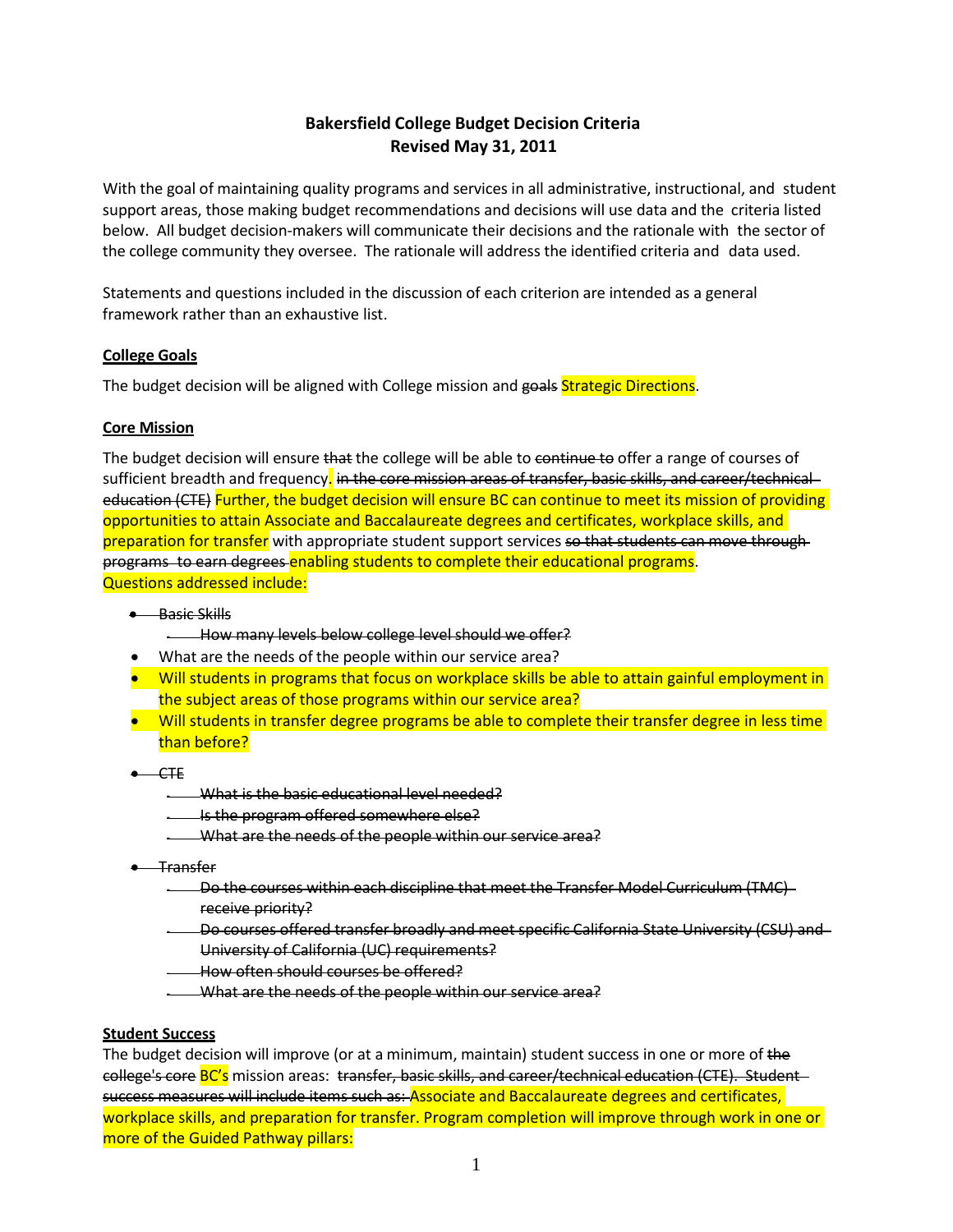- Program and course completion
	- Identify traditional pathways, such as degree, certificate and transfer, as well as nontraditional pathways, such as General Education Breadth Certification**,** preparation for certification exams, and employment readiness.
	- Consider implementation of requirements such as matriculation and prerequisites to improve success.
	- What Support Services are needed to improve course completion?
	- What Administrative Services are needed to improve student success?
- Critical thinking and adaptability
	- Critical thinking and adaptability will enable the student to adjust to changing economic environments without having to continually come back to the college for retraining.
	- Critical thinking and adaptability can be measured through program-level assessments.
	- What Support Services are needed to improve critical thinking and adaptability?
	- What Administrative Services are needed to improve critical thinking and adaptability?
- Clarifying the program pathways for our students
- **Enabling our students to enter their program pathway more quickly**
- Providing the academic and student support so students will stay on their program pathway to completion
- Improving the processes in the assessment of course and program level outcomes to ensure that learning is happening as students' progress along their program pathways. This learning improves critical thinking and adaptability, so students will be able to adjust to changing economic environments without having to continually come back to college for retraining.

# **Program and Service Sustainability**

Questions addressed include:

- Is the benefit of this program or service worth the cost?
- The If a budget decision will not discontinue an academic program without following would lead to the discontinuance of an academic program, does the process follow the Program Discontinuation Process determined by the Academic Senate.
- What is the optimal student-to-teacher ratio?
- Can students' progress through a sequence of courses?
- Are Program Student Learning Outcomes (SPLOs) achievable?

#### **Facilities Needs**

- The budget decision will consider the needs of a learning environment that will promote student success in our classrooms and study-research spaces (e.g. classroom space; lab space electricity; heating, ventilation, and air conditioning [HVAC]; markers or chalk).
- The budget decision will consider the needs of office and operational space for various administrative functions of the college (e.g. employee office space).

#### **Technology Needs**

The budget decision will consider technology needed to address all other criteria (e.g. computers, software, media equipment, network, teleconference and videoconference).

# **Health and Safety**